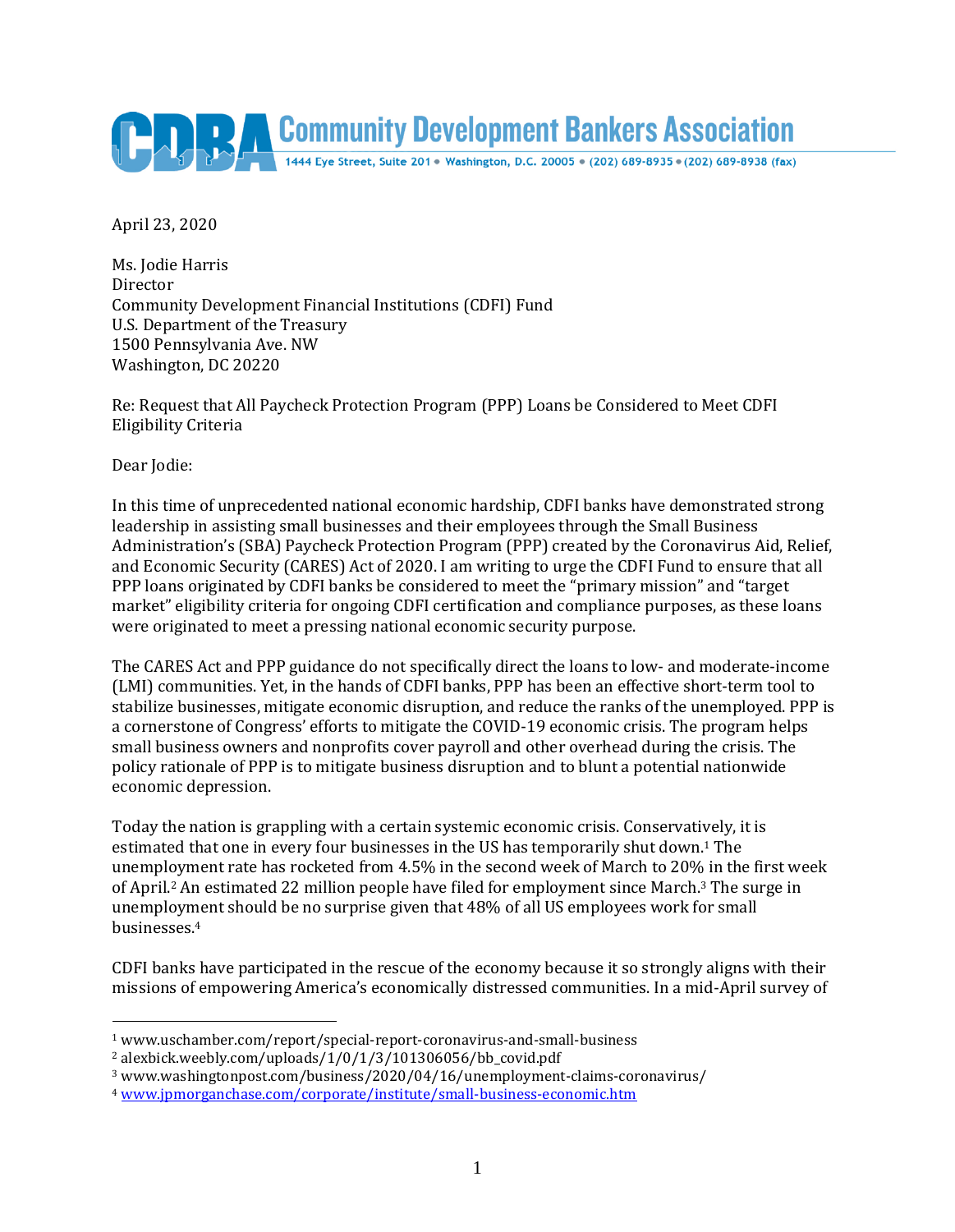CDBA member banks, 92% of respondents were approved SBA lenders and actively making PPP loans. An additional 6% that were not previously SBA lenders applied to be PPP lenders to help their communities respond to the crisis.

Given this dire economic crisis, we urge the CDFI Fund to ensure that *all* PPP loans originated by CDFI banks be considered to meet both the "primary mission" and "target market" eligibility criteria for ongoing CDFI certification and compliance purposes. This action is supported by facts and agency precedent outlined below.

## 1. CONGRESSIONAL INTENT OF THE CARES ACT AND PPP PROGRAM DESIGN

As a provision of the CARES Act, PPP is implemented in response to the President's March 13, 2020, declaration of a nationwide emergency pursuant to Sec. 501(b) of the Stafford Act. Further, per FEMA and pursuant to the President's March 13, 2020 declaration:

*"All 50 states, the District of Columbia, and 4 territories have been approved for major disaster declarations to assist with additional needs identified under the nationwide emergency declaration for COVID-19. Additionally, 32 tribes are working directly with FEMA under the emergency declaration."<sup>5</sup>* 

As such, PPP is intended to prevent a crippling wave of *national unemployment.* As we will unfortunately, but inevitability see, a significant and increasing portion of the nation will see (or have seen) their incomes fall below the current 80% Area Median Income (AMI) threshold which defines a LMI community – swelling the populations of the very communities CDFIs intend to serve.

## 2. CDFI FUND PRECEDENT FOR DISASTERS AND EMERGENCIES

The CDFI Fund has strong past precedent for adjusting CDFI target markets to accommodate declared disaster areas. To respond to the needs of communities adversely impacted by Hurricane Katrina, on September 9, 2005 Treasury Secretary Snow specifically declared that the CDFI Fund would:

*"Modify the NMTC Program allocation application so that additional consideration (would) be given to organizations that commit to target their investment activities to counties where FEMA issued a 'major disaster declaration' as of 7/15/05*."<sup>6</sup>

## **Our nation's current situation mirrors the Katrina example – with the difference being that every state, territory, the District of Columbia and 32 tribal nations are now, per FEMA, designated disaster areas.**

Furthermore, in 2012, the CDFI Fund released an Impact Assessment, "Community Development Financial Institutions Response to Superstorm Sandy," which commended New York-area CDFIs on their responses to the economic development needs of communities affected by the storm.7 A**t that time, the CDFI Fund recognized that the overarching needs of communities affected by disasters are identical to those of communities that suffer from economic underdevelopment in "ordinary" circumstances.** For example, the post lauded Business Outreach

 $\overline{a}$ 

<sup>5</sup> www.fema.gov/coronavirus/disaster-declarations

<sup>6</sup> www.cdfifund.gov/Documents/NMTChurricaneRecovery.pdf

<sup>7</sup> www.cdfi.org/wp-content/uploads/2017/09/cdfi\_response\_to\_superstorm\_sandy\_impact\_assessment.pdf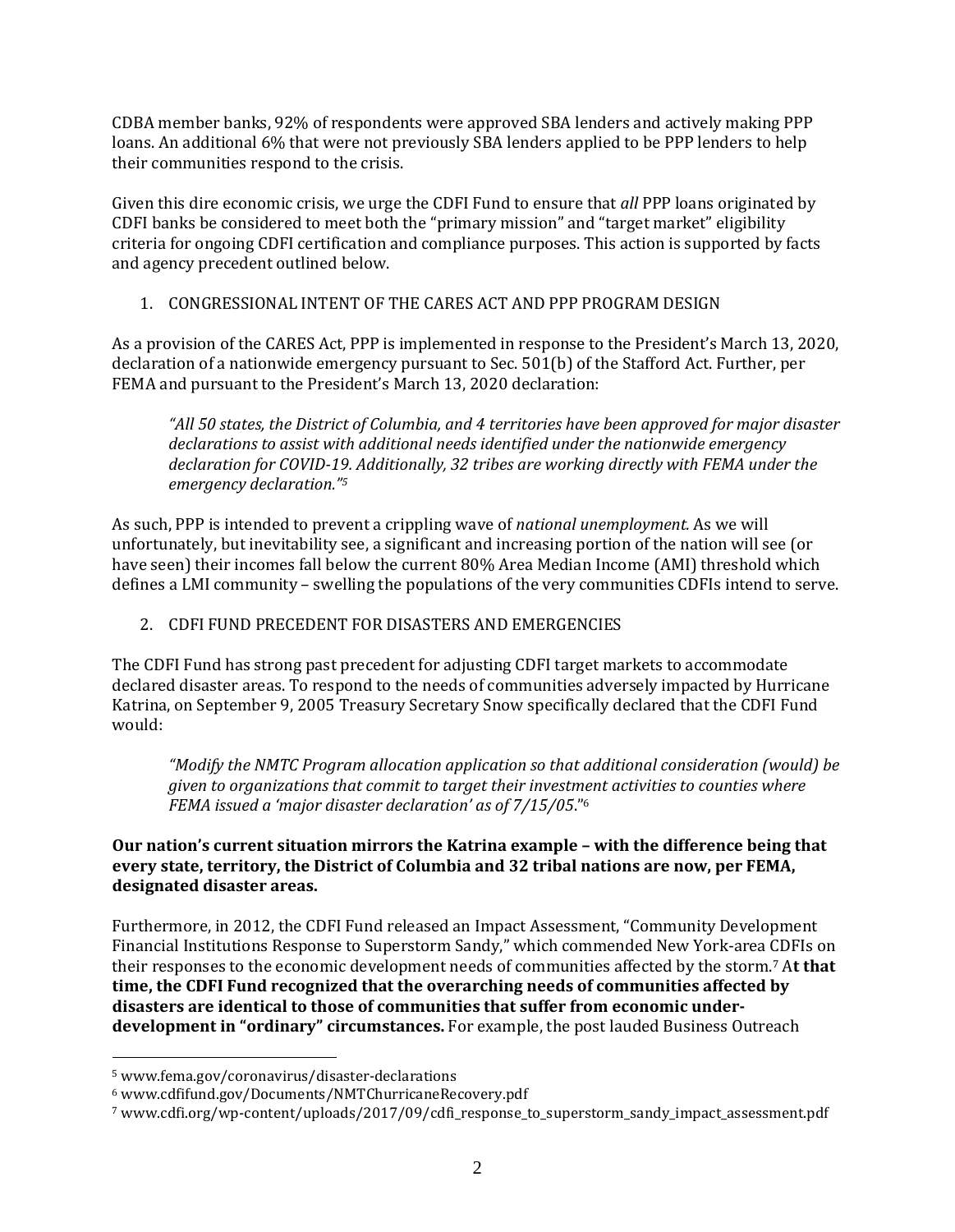Center Capital (BOC) for designing a "disaster recovery loan program for *any* small business that was physically and/or financially impacted by the storm throughout the five boroughs of New York City." (Emphasis added). Just as it was important for CDFIs in 2012 to ensure storm-related impact in response to Superstorm Sandy, so it is important for CDFI banks to respond today with loans such as in the PPP.

# 3. COMPOSITION OF CDFIS' PRE-EXISTING CUSTOMER BASES

Like other PPP lenders, the first borrowers to approach CDFI banks have primarily been existing borrowers. CDFIs have already certified that at least 60% of their activity is directed to eligible Target Markets; it therefore follows that a strong, albeit approximate, correlation may be made between a CDFI bank's existing customer base and its PPP portfolio. This consideration is in addition to, and does not replace, the contention above that a PPP loan is a tool *de facto* serving a nationwide mandate to mitigate a sudden and crippling increase in LMI communities.

## 4. PPP IMPLEMENTATION CHALLENGES

 $\overline{a}$ 

The first priority of the CDFI banks under PPP was saving businesses and jobs in their local communities.

Implementation of PPP can be described as "chaotic at best." SBA implemented PPP on a "firstcome, first-serve" basis until the monies ran out. Speed was urged by Congress, Treasury and the SBA. This engendered a rush that limited and compressed application preparation by all parties involved. CDFI banks working double shifts and pulling "all nighters" in good faith had neither the resources nor the mandate to slow the application process with steps to pre-geocode loans by census tract income or Target Market. Therefore, the portion of PPP loans that serve formally designated LMI communities or CDFI banks' Target Markets can only either be estimated or calculated retroactively.

As before, this consideration is in addition to, and does not replace, the contention that a PPP loan is a tool *de facto* serving a nationwide mandate to mitigate a sudden and crippling increase in LMI communities.

5. CRA AND BANK REGULATORY AGENCIES EXPLICITLY RECOGNIZE THE IMPORTANCE OF LENDING IN DECLARED DISASTER AREAS

The Community Reinvestment Act (CRA) explicitly recognizes the importance of lending in Declared Disaster Areas. CRA regulation is designed to encourage banks to respond to the needs of LMI communities. CRA's purpose is wholly consistent with the purpose of the CDFI Fund. Thus, actions undertaken by CDFI banks to introduce CRA-responsive activities should be similarly considered responsive for the purposes of CDFI certification.

The Interagency CRA Q&As, published July 25, 2016, explicitly state that loans that *"revitalize or stabilize . . . designated disaster areas" qualify as community development, and therefore, for positive CRA consideration.*8 As noted above, every state, territory, the District of Columbia and 32 tribal nations, are now, per FEMA, designated disaster areas. PPP loans are representative of this category: PPP loans are intended to stabilize communities adversely impacted by COVID-19, and as

<sup>8</sup> Community Reinvestment Act; Interagency Questions and Answers Regarding Community Reinvestment; Guidance:  $\S$  ll.12(g) -1: Are community development activities limited to those that promote economic development?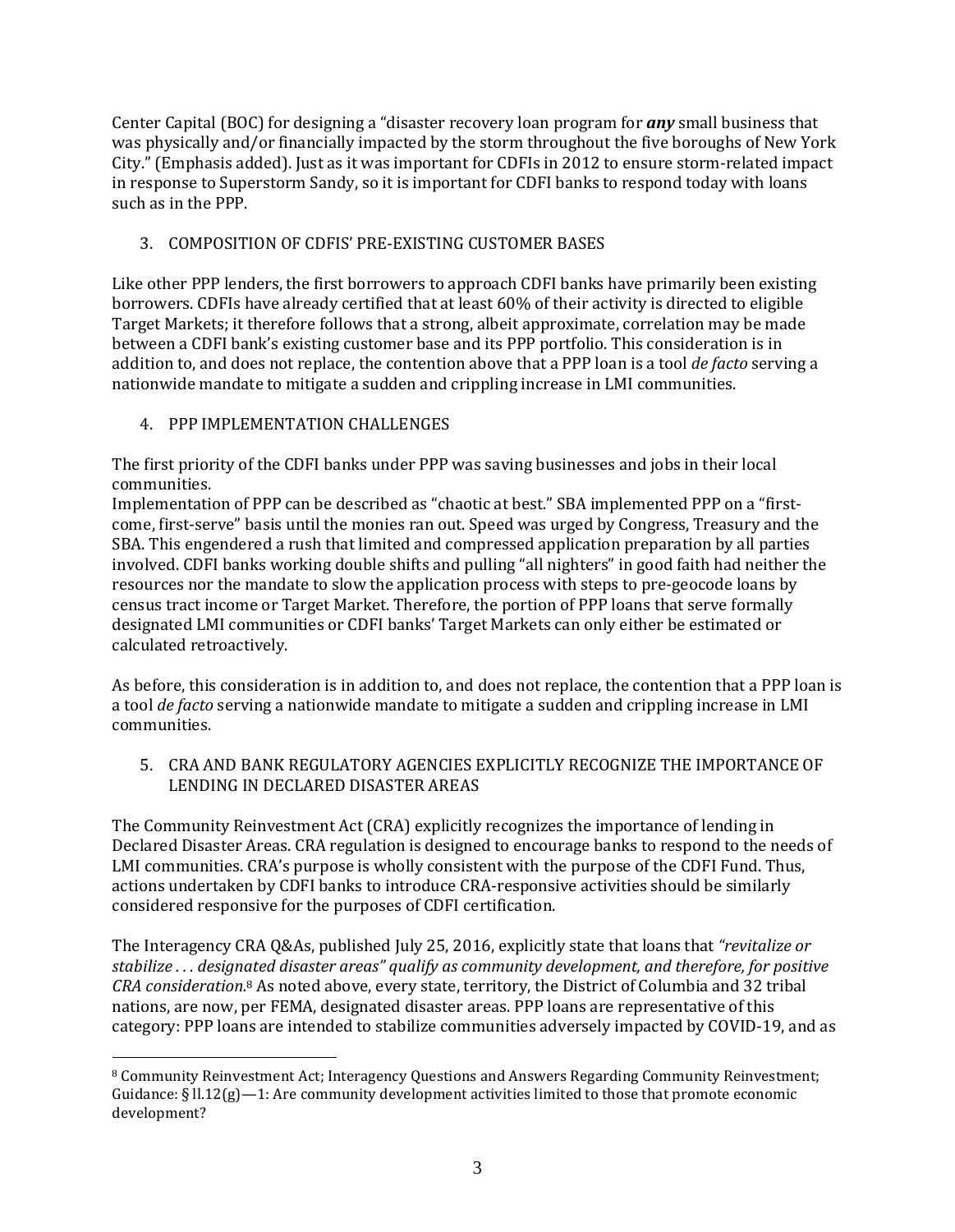every community in the country is now included within a designated disaster area, these loans qualify as community development.

The bank regulatory agencies reiterated this policy in the context of COVID-19. In a "Joint Statement on CRA Consideration for Activities in Response to COVID-19" published March 19, 2020, the federal banking regulators (OCC, FDIC, Federal Reserve) urged banks to respond to the needs of LMI communities by confirming that *"efforts to modify the terms on new or existing loans for affected low- and moderate-income customers, small businesses, and small farms . . . (through the restructure of) a borrower's debt obligations due to temporary hardships resulting from COVID-19-related issues"* would receive positive CRA consideration. The statement further explains that "*[f]avorable consideration will be given to CD activities located in a broader statewide or regional area that includes a bank's CRA Assessment Area and that help to stabilize communities affected by the COVID-19, provided that such institutions are responsive to the CD needs and opportunities that exist in their own Assessment Area(s)."* 

PPP loans are representative of this type of activity. PPP loans are a new loan type structured to relieve *"temporary hardships resulting from COVID-19-related issues."* 

The PPP's results have already lent support for our request. The majority of PPP loans are very small, (74% of SBA approved PPP loans were in amounts less than \$150,000), suggesting that they overwhelmingly represent the small- and micro-businesses that are mainstays of LMI communities and generators of recovery. During the first week of PPP deployment, CDBA's survey of its members found that the average asset size of PPP loans originated was \$147,000. Over the course of the following week – before funding ran out – all reported significant reductions in the size of businesses applying and loans originated to well under \$100,000. Many banks report making loans to the smallest of businesses well below \$1,000.

As the loan amount is directly tied to the size of average monthly payroll, these loans overwhelmingly serve the smallest American businesses. And the smaller the business, the more likely its employees and owners are to be financially vulnerable. As Prosperity Now (f.k.a CFED) reported in 2014:

"Approximately 92% of American businesses are microbusinesses, or businesses with 1-5 employees; the owners of these businesses, and their employees, are themselves exceptionally vulnerable to economic downturns as they tend to be financially insecure. The pursuit of entrepreneurship is an essential component of advancing economically, but in that process, for example lack of savings is a critical financial challenge for microbusiness owners at virtually all levels of income. Recent CFED research surveyed nearly 1,000 microbusiness owners with annual revenues ranging from less than \$30,000 up to \$2 million, and found that more than half (55%) could cover just one month or less of business expenses using current savings and 30% had no savings at all. With no cash cushion, these businesses are the first to go out of business, leaving their employees, and their owners, without income."9

 $\overline{a}$ 9

www.prosperitynow.org/files/PDFs/financial\_capability\_planning\_guide/Entrepreneurship\_policy\_proposal. pdf